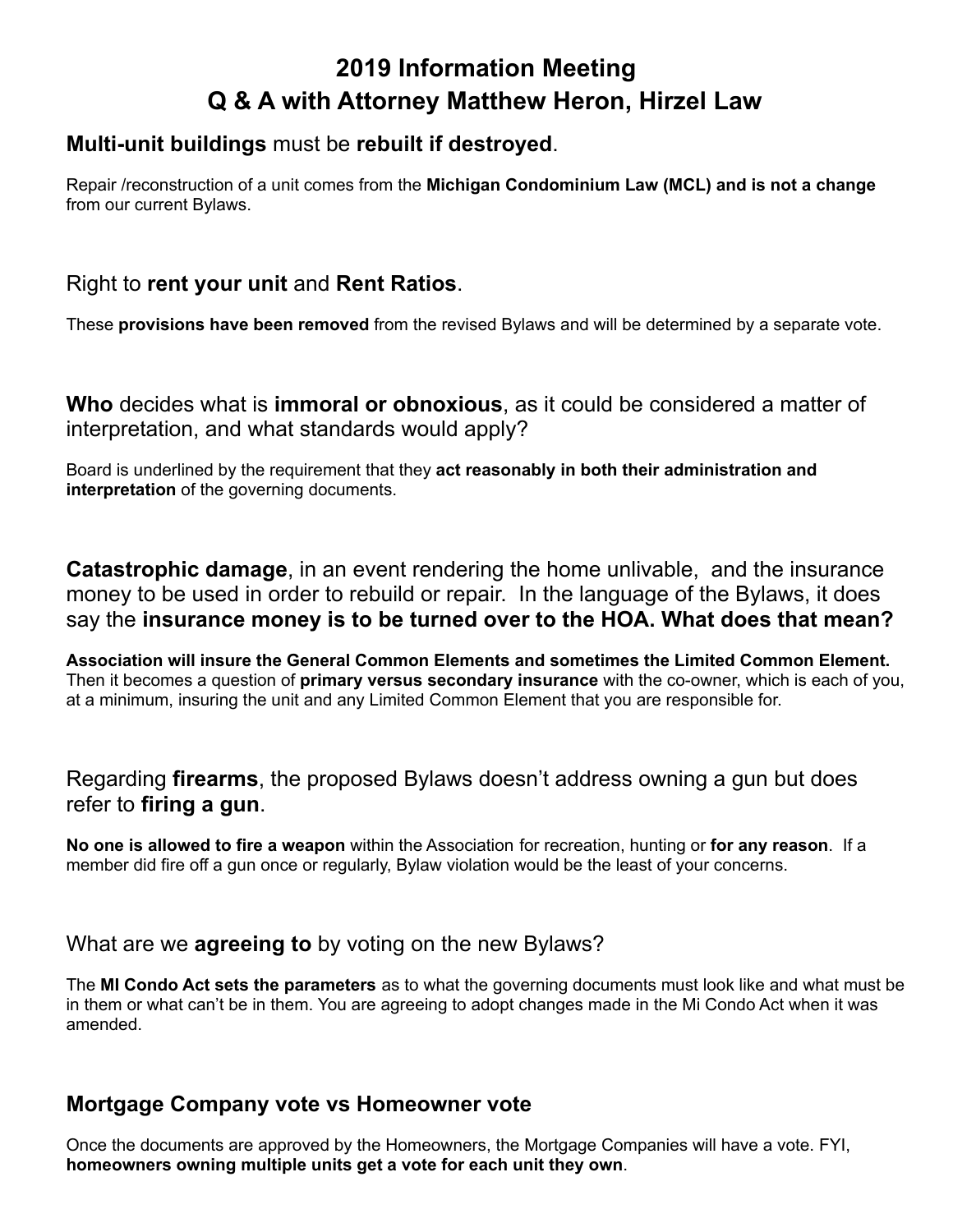# **Mortgagee Form** asks for your mortgagee information.

We only need your mortgage company information, name and address. We **cannot see the amount of your mortgage** and we **do not want to know what it is**. If we had to look up all 758 units for the mortgagee information at the Register of Deeds office, it would be quite expensive. **It is not used to get mortgage balance information.**

# When these new **documents will be in effect**.

New documents will go into effect once it has been recorded. Mortgagees have 90-days to vote, so they will have a chance to **vote after we pass the Bylaws**.

## Legal **Marijuana** use and what can be done if a homeowner is a user and the adjoining **homeowner finds it intrusive**?

The first thing in our documents states that you **cannot do anything illegal or engage in illegal conduct**. Marijuana use is still evolving but has remained **unchanged at the Federal level**. The position the new document is taking is that the Board is not in the business of enforcing marijuana laws due in part to the conflicting position taken between State & Federal laws.

Co-owners **not keeping up their property** and a problem with **absentee landlords**. She didn't understand what can be done about it when all the Association can do is place a lien on the unit for fines incurred.

No one wants a lien on their property because it is a cloud on the title, and it is important to remember that a lien can be foreclosed. The tools available to the Association are fines, lawsuits and liens against the property.

# Rights of the Association to **sticker and tow vehicles**. How can the HOA do this if we don't have control of the streets?

If a vehicle is stickered and towed it is in violation of the Bylaws. We don't need control of the streets in order to enforce the Bylaws. There is some parking limitation that already exists within the current Bylaws.

## The Association can **review and approve rental applicants**.

The following is in the MI State Condo Act. And the intention for that is; a.) it is word for word from the Act.; b.) it is intended that **the lease is supposed to reference & incorporate the Master Deed & Bylaws**, c.) that provision is required to be in the Bylaws to give the Board the opportunity to make sure that **tenants are being told by their landlords that they are subject to the Condominium documents**.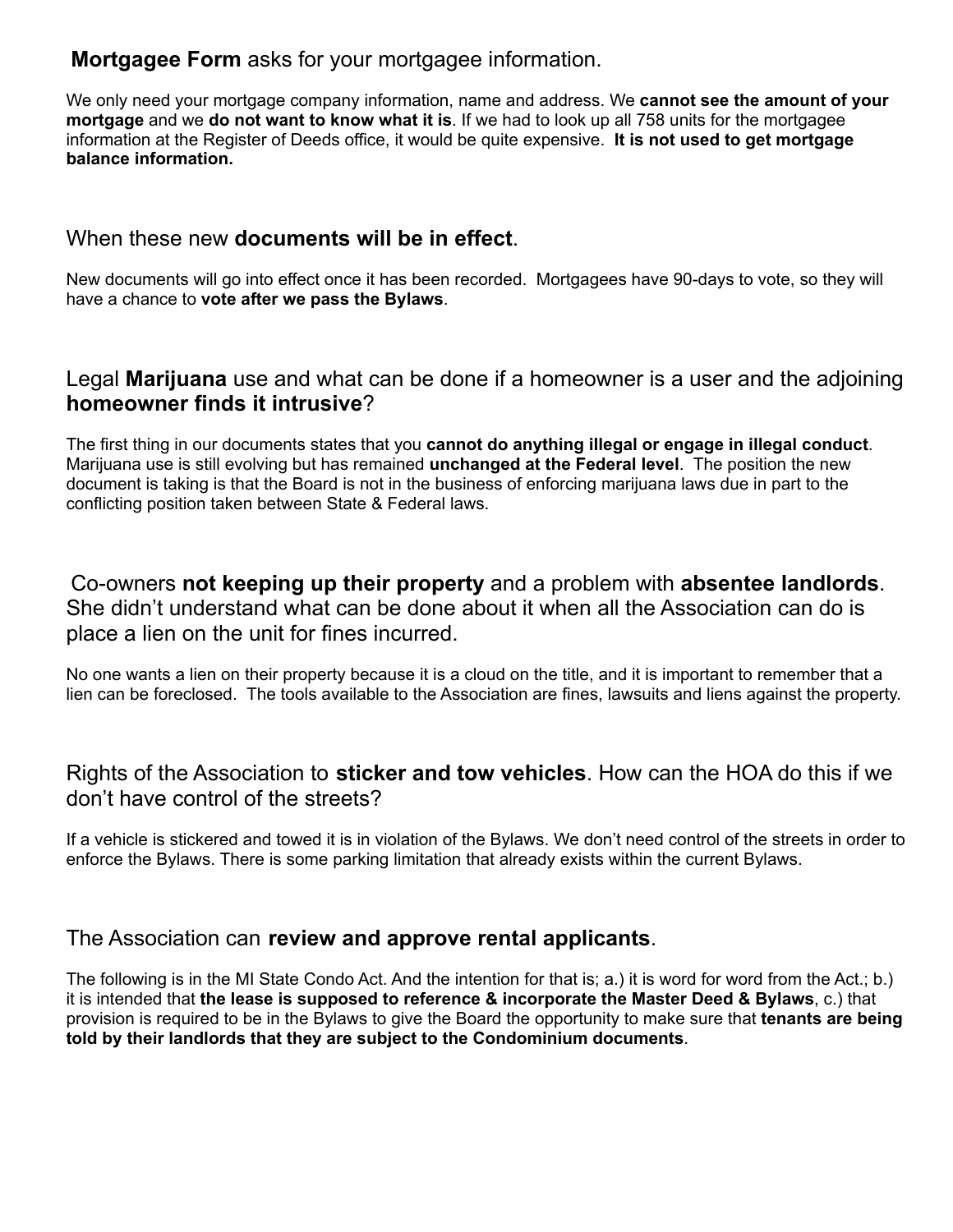# What about **a lease service charge**?

On page 24 of the proposed Bylaws, the Board would have the ability to impose **a lease service charge,** so if someone had to go to the unit to do something, a repair due to water leak or sewage problem, there could be a service charge associated with that to reimburse the Association.

## If I Will my unit to my child, technically a change of ownership, would that mean that **she would not be able to rent it**?

This has been **removed from the newly proposed Bylaws** for a vote at a later time.

If the proposed amendments **don't pass**, are we vulnerable to a situation where we have **no control, and someone can come in and buy 50 units** and rent them out?

There is a leasing provision in the current Bylaws that would need to be complied with. HOWEVER, it **doesn't contain a 25% limitation** and the MI Condo Act does describe what a landlord must do in order to rent.

## There is a **marijuana grow operation** near them and it impacts the unit owner adjoining it. Is there anything in these documents that could **address this going forward?**

A grow operation would be considered a business and business are prohibited. Matt responded that he would suggest that they look at the **permitted use provisions** Article VI, Section 1A which requires everything (all units) be used for residential use. There are certain at home office uses that are permissible listed.

## The Association has the right to go onto "our property to do something and that they can **tear down your garage or addition to do whatever they decide to do and that the owner would be responsible to replace those items**".

If you want to make a change or construct something, the **ACC has the ability to say Yes or No**. If something has fallen into disrepair and is not being kept up be the homeowner, the Association will be able to tell you that you need to bring it up to whatever maintenance standards that exists, and **if you refuse to do it, the Association would go to court to get an order to say we can fix it.**

#### If the new Bylaws are approved, and something **needs to be changed later**, what is the procedure for that if someone is unhappy with a particular section?

This is a thumbs up or thumbs down vote on this process. **It is possible to do a singular spot amendment** on a singular issue depending on whether or not it affects co-owner's rights.